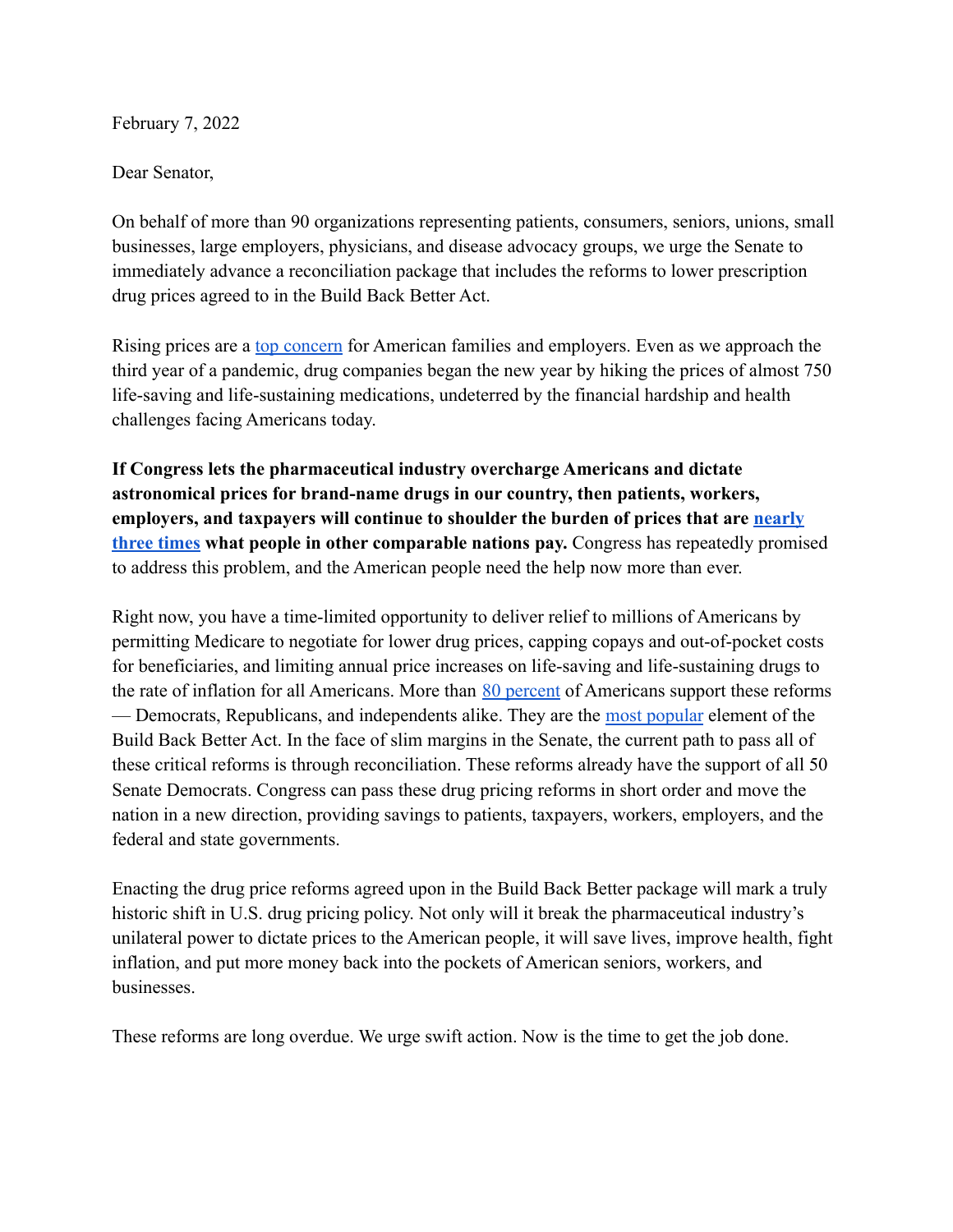Signed:

AARP AFL-CIO AFSCME Alliance for Retired Americans American Academy of Neurology American Federation of Teachers American Medical Student Association Americans for Democratic Action, Southern California Be a Hero Blue Shield of California Centennial State Prosperity Center for American Progress Center for Medicare Advocacy Center for Popular Democracy Citizen Action of Wisconsin Colorado Consumer Health Initiative Communications Workers of America (CWA) Community Catalyst Consumer Action COVID Survivors for Change Doctors for America Economic Alliance for Michigan Families USA Florida #insulin4all Florida Alliance for Healthcare Value Generation Patient Greater Philadelphia Business Coalition on Health Health Access California Health Action New Mexico Health Care For All Massachusetts Health Care Voices Health Care Voter Honest Arizona Houston Business Coalition on Health Indivisible Initiative for Medicines, Access, & Knowledge (I-MAK) Insulin For Life International Association of Machinists and Aerospace Workers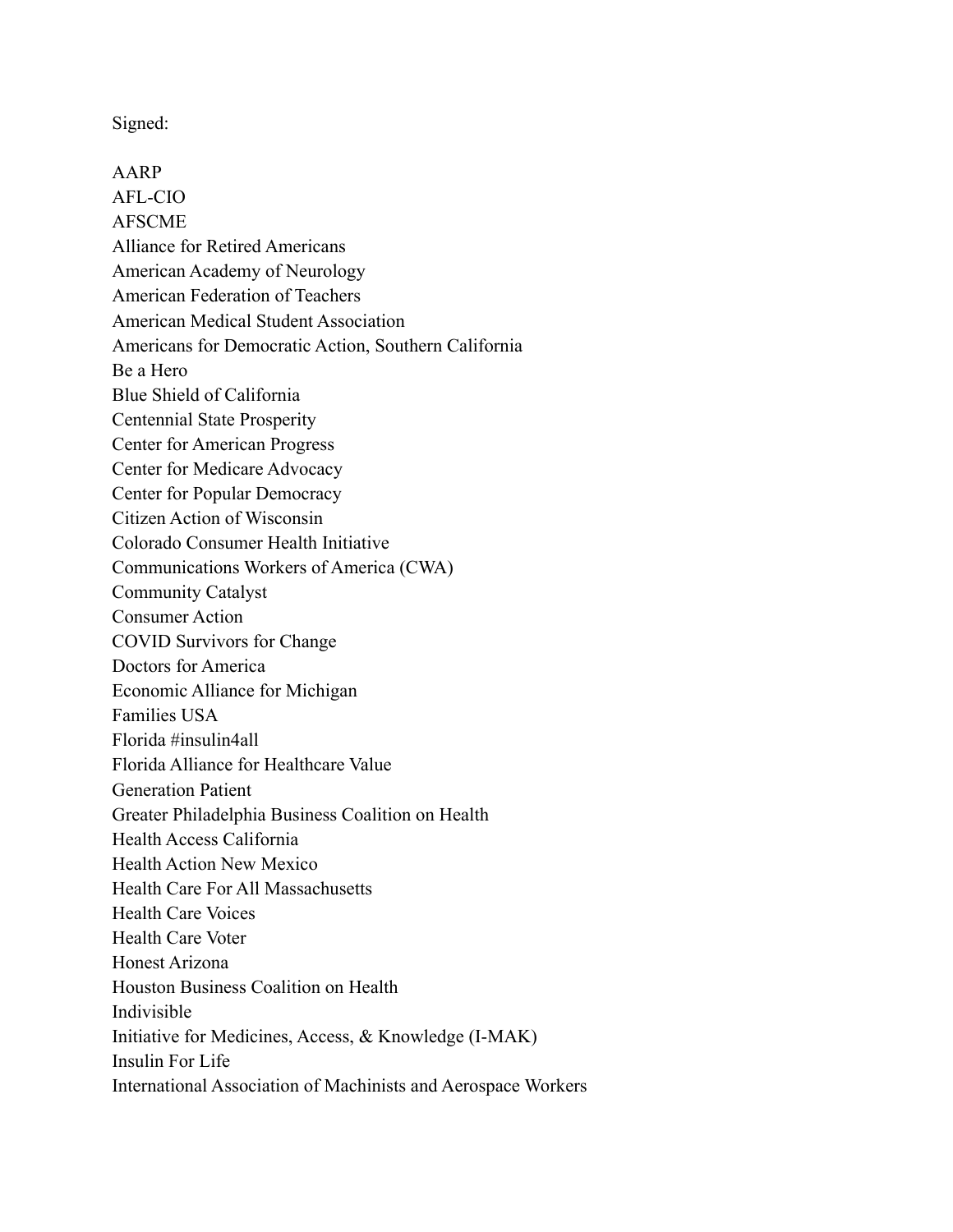International Brotherhood of Teamsters International Union, United Automobile, Aerospace & Agricultural Implement Workers of America (UAW) Jewish Alliance for Law and Social Action Justice in Aging Kentuckiana Health Collaborative Knowledge Ecology International (KEI) KS Business Group on Health Lehigh Valley Business Coalition on Healthcare (LVBCH) Little Lobbyists Lower Drug Prices Now (LDPN) Main Street Alliance Maine Consumers for Affordable Health Care Maryland Citizens' Health Initiative Massachusetts #insulin4all Chapter Medicare Rights Center Metro New York Health Care for All Midwest Business Group on Health MomsRising Montana Association of Health Care Purchasers National Alliance of Healthcare Purchaser Coalitions National Committee to Preserve Social Security and Medicare National Education Association National Multiple Sclerosis Society Nevada Business Group on Health New Jersey Citizen Action North Carolina Business Group on Health Our Revolution Patients For Affordable Drugs Now Pennsylvania Health Access Network People's Action Pittsburgh Business Group On Health PrEP4All Prescription Justice Progressive Democrats of America Protect Our Care Public Citizen Purchaser Business Group on Health Rhode Island Business Group on Health Salud y Fármacos